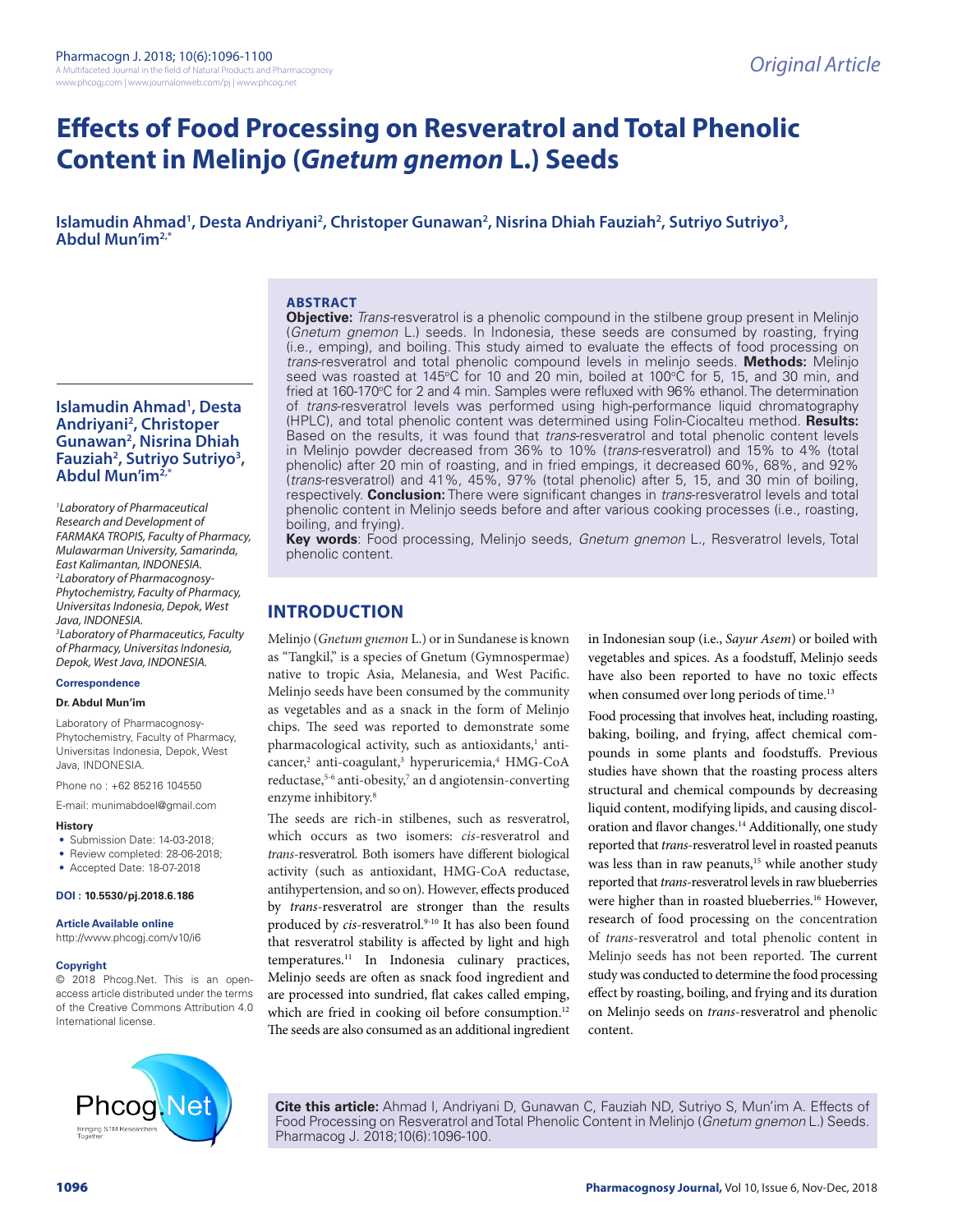## **MATERIALS AND METHODS**

#### Plant Material

Melinjo (*Gnetum gnemon* L.) seeds were achieved from Pandeglang traditional market, Banten Province, Indonesia and authenticated at the Herbarium Bogoriense, Bogor, and West Java, Indonesia. The voucher specimen was deposited at Herbarium of Pharmacognosy–Phytochemistry, Faculty of Pharmacy, Universitas Indonesia, Depok, and West Java, Indonesia.

## Chemical Materials and General Equipment

The chemicals were used in this study, such as ethanol, aqua DM, ethyl acetate, n-hexane were purchased from PT. Smart Lab Indonesia, Indonesia. Acetonitrile, acetic acid, Folin-Ciocalteau reagent, sodium carbonate, methanol pro analysis were obtained from PT. Merck, Germany via PT Elo Karsa Utama, Indonesia. The equipment were used including oven vacuum (Jisico, Korea), rotary vacuum evaporator (Buchi, Switzerland), high-performance liquid chromatography (HPLC) (Shimadzu SPD-20A, Japan), and microplate reader (Versa Max, USA).

## Food Processing

#### *Fried Emping*

Raw emping was fried in cooking oil for 2 and 4 min at  $160-170^{\circ}$ C and the oil removed by refluxing with n-hexane. Both raw and the fried emping were ground into powder.

## *Roasted Melinjo seed powder*

Melinjo seeds were peeled to remove the outer shell and to expose the yellowish white inner seed before being ground into powder with a blender. This powder was inserted into a drying cabinet equipped with lights for seven days; after which time, the powder was removed for use in the experiment. Melinjo seed powder with and without eggs was roasted in an oven at 145°C for 10 and 20 min and cooled to room temperature.

#### *Boiled Melinjo Seeds*

Melinjo seeds with and without skin were boiled in water at 100°C at a ratio of 1:5 (seeds: water) for 5, 15, and 30 min before removal and milling to powder.

#### Extract Preparation

All samples were refluxed<sup>17</sup> using 96% ethanol (Merck, Germany) for 1 h. The same procedure was repeated three times. The solvent was removed using a rotary vacuum evaporator at 50°C, and the samples were dried using an oven vacuum at 50°C.

## **Determination of Resveratrol Content Using High-Performance Liquid Chromatography** (**HPLC)**

*Trans*-resveratrol levels were determined using HPLC according to the Suoto method.18 with modification. Reverse phase HPLC was performed using a C18 column (5 µm particle size, 4.6 x 150 mm, Zorbax). The mobile phase was conducted in acetonitrile: water (25:75) solution (Merck, Germany), with the pH adjusted to 3 using acetic acid. Ultraviolet detection was performed at 306 nm, the flow rate was determined to be 1 ml/min, and the injection volume was determined to be 20 µl.

## Determination of Total Phenolic Content (TPC)

TPC was determined using the Folin–Ciocalteau (F-C) method. Each sample weighed 20 grams and was dissolved in a methanol aqua demineralization mixture diluted to 400 ppm; 20 μL of the solution was pipetted and inserted into a 96-well microplate with each sample done in triplicate. Then, 100 μL of an F-C reagent was added, and the mixture was shaken for 1 min and incubated for 4 min. Then, 75  $\mu$ L of Na<sub>2</sub>CO<sub>3</sub> solution was shaken for 1 min and incubated for 120 min. After the incubation process, the absorbance of the solution was measured using a microplate reader.19-21

## **RESULTS AND DISCUSSION**

In present study, the influence of food processes (including roasting, boiling, and frying) on the difference of *trans*-resveratrol and polyphenolic content of Melinjo seeds has been done. After the food processes, then each sample was macerated using 96% ethanol. The obtained extract was analyzed *trans*-resveratrol levels and total polyphenolics content.

## Determination of Resveratrol Content

As can be seen in Figure 1, resveratrol level was calculated using a calibration curve and the regression equation  $y = 167959x + 2341.5$  with R value = 0.9991. Retention time was used to identify *trans*-resveratrol in a sample. The peak of the *trans*-resveratrol standard is shown at an 8-min retention time.

Table 1 shows an increasing level of *trans*-resveratrol in Melinjo seed powder without egg (36%) compared to powder with egg (12%) after roasting for 10 min. This result was similar to previous research conducted by Rudolf (2003),<sup>22</sup> which showed that *trans*-resveratrol levels in nuts increased after the roasting and has been patented since 2010.<sup>23</sup> *Trans*-resveratrol content decreased by 10% in the sample without eggs and by 24% in the sample with eggs after baking for 20 min, possibly due to stilbene compounds, particularly resveratrol, being damaged.15 Protein in eggs is known to easily denature at high temperatures, with the denaturation product forming aggregates, including ovalbumin.<sup>24</sup> These protein aggregates are water insoluble; thus, high temperatures decrease protein solubility.25

The *trans*-resveratrol level of fried emping is shown in Table 2 and was found to decrease after the frying process, which is similar to previous results for *Vaccinium myrtillus* L. and *Vaccinium corymbosum* L. after baking.16 Another study reported that *trans*-resveratrol level in raw peanuts was higher than in roasted peanut,<sup>26</sup> including grapes, and may be one of the compounds responsible for the health benefits of red wine. Analytical methods for measuring resveratrol in wine and peanuts were adapted to isolate, identify, and quantify resveratrol in several cultivars of peanuts. Aqueous ethanol (80% v/v *Trans*-resveratrol content in boiled melinjo (Table 1) decreased over time because of the instability of resveratrol. This instability was investigated by Zupancic *et al.*,<sup>27</sup> this paper presents newly determined trans-RSV solubility and stability at various pH and temperatures, and the importance of such data for the studies of novel trans-RSV-loaded nanofibers. In acidic pH trans-RSV was stable, whereas its degradation started to increase exponentially above pH 6.8. Consequently, it is worthwhile to note that special consideration has to be dedicated to long dissolution testing or biological assays on cell lines in order to obtain relevant data. Measurements were done by validated



**Figure 1:** (A) Chromatogram of standard trans-resveratorl; (B) Chromatogram of sample.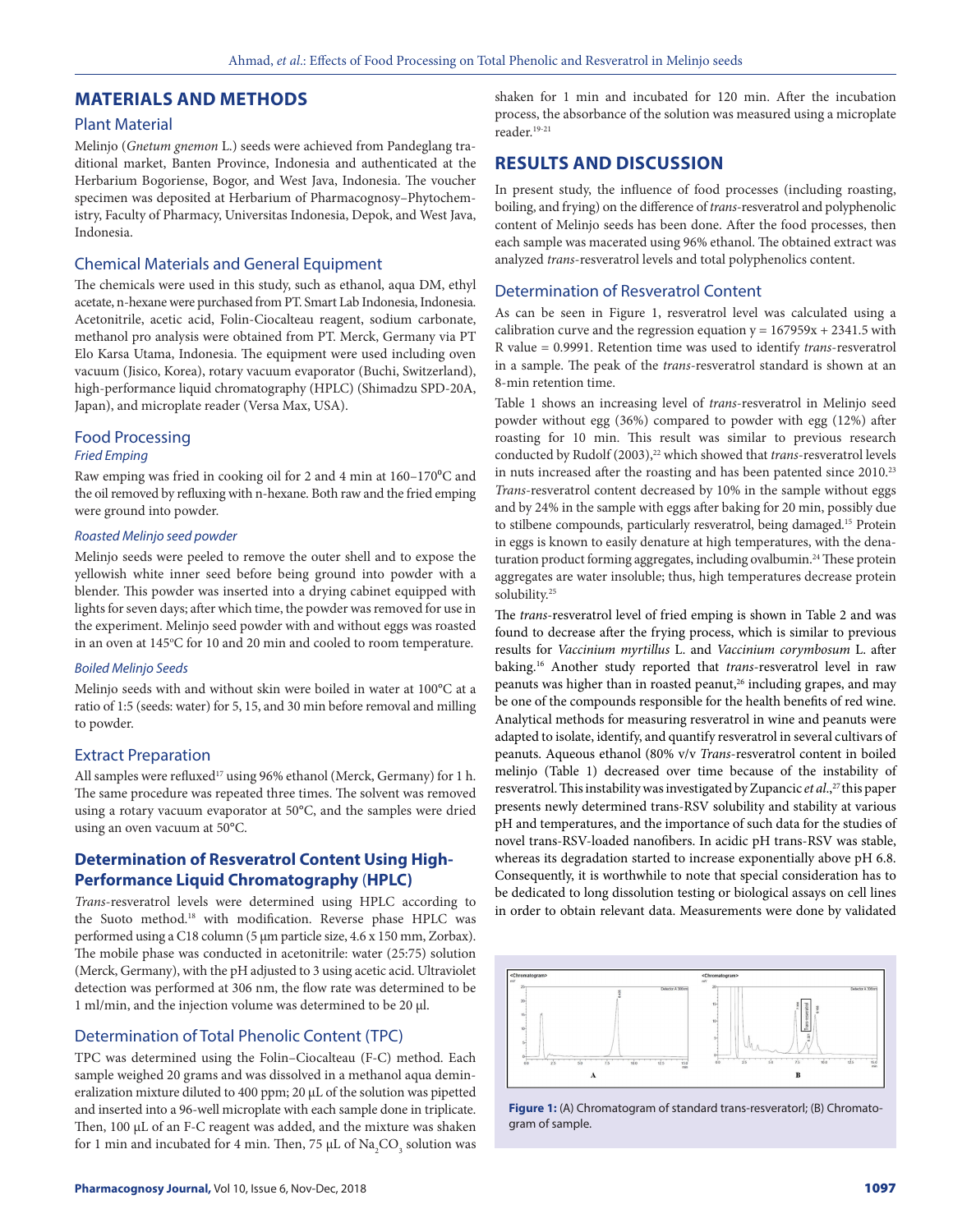| Table 1: Resveratrol content in melinjo powder, emping, and melinjo |
|---------------------------------------------------------------------|
| seeds.                                                              |

| <b>Sample</b>                      | <b>Min</b>     | <b>Resveratrol Content</b><br>(mq/q) | Changes (%) |
|------------------------------------|----------------|--------------------------------------|-------------|
| Melinjo powder<br>without egg      | $\theta$       | $0.1025 + 0.0075$                    |             |
|                                    | 10             | $0.1397 + 0.0076*$                   | 36,00       |
|                                    | 20             | $0.1262 + 0.0090*$                   | 10,00       |
| Melinjo powder<br>with egg         | $\Omega$       | $0.0870 \pm 0.0104$                  |             |
|                                    | 10             | $0.0973 \pm 0.0147$                  | 12,00       |
|                                    | 20             | $0.0738 + 0.0076*$                   | 24,00       |
| Raw emping                         | $\overline{0}$ | $0.123 \pm 0.002$                    |             |
| Fried emping                       | $\overline{2}$ | $0.095 \pm 0.002*$                   | 22.76       |
| Fried emping                       | $\overline{4}$ | $0.085 \pm 0.002$ *                  | 30.89       |
| Melinjo seeds                      | $\overline{0}$ | 1.028                                |             |
| without skin, boiled               | 5              | 0.375                                | 63.81       |
|                                    | 15             | 0.113                                | 68.42       |
|                                    | 30             | 0.008                                | 91.67       |
| Melinjo seeds with<br>skin, boiled | $\theta$       | 1.259                                |             |
|                                    | 5              | 0.412                                | 66.4        |
|                                    | 15             | 0.140                                | 64.29       |
|                                    | 30             | 0.008                                | 93.33       |

\* Significant change.

**Table 2: Total Polyphenolics Content in melinjo powder, emping, and melinjo seeds.**

| <b>Sample</b>                            | <b>Min</b>     | <b>Total Phenolic Content</b><br>$(mq \overline{GAE/q})$ | Changes (%) |
|------------------------------------------|----------------|----------------------------------------------------------|-------------|
| Melinjo powder<br>without egg            | $\theta$       | $10.6436 \pm 0.2444$                                     |             |
|                                          | 10             | $12.2379 \pm 0.3543*$                                    | 15.00       |
|                                          | 20             | $11.6923 \pm 0.6070$ *                                   | 4.00        |
| Melinjo powder<br>with egg               | $\theta$       | $7.2126 + 0.4675$                                        |             |
|                                          | 10             | $7.2482 \pm 0.3052^*$                                    | 0.50        |
|                                          | 20             | $6.2451 + 0.2226*$                                       | 14.00       |
| Raw emping                               | $\Omega$       | $99.621 \pm 0.63$                                        |             |
| Fried emping                             | $\overline{2}$ | $84.829 \pm 1.013*$                                      | 14.85       |
| Fried emping                             | $\overline{4}$ | $56.794 \pm 1.14*$                                       | 42.99       |
| Melinjo seeds<br>without skin,<br>boiled | $\Omega$       | 45.312                                                   |             |
|                                          | 5              | 26.629                                                   | 40.79       |
|                                          | 15             | 14.799                                                   | 44.76       |
|                                          | 30             | 0.421                                                    | 97.17       |
| Melinjo seeds<br>with skin,<br>boiled    | $\Omega$       | 48.456                                                   |             |
|                                          | 5              | 29.425                                                   | 36.43       |
|                                          | 15             | 18.758                                                   | 36.09       |
|                                          | 30             | 0.491                                                    | 97.34       |

\* Significant change

UV/VIS spectroscopy, HPLC, and newly developed UPLC methods. Specificity was confirmed for HPLC and UPLC method, whereas UV/ VIS spectroscopy resulted in false higher trans-RSV concentrations in conditions under which it was not stable (alkaline pH, light, increased temperature who found that *trans*-resveratrol stability was dependent on temperature; when *trans*-resveratrol was heated to over 30°C, its isomerization form changed from *trans*-resveratrol to *cis*-resveratrol.

Additionally, as the temperature increased *trans*-resveratrol degraded into a degradation product. To test the results, the data were analyzed using statistical package for the social sciences (SPSS) using a one-way analysis of variance (ANOVA) method, which indicated that changes in *trans*-resveratrol level were significant ( $p < 0.05$ ).

## Determination of Total Phenolic Content (TPC)

As can be seen in Table 2, demonstrated TPC in roasted Melinjo seed powder, including changes when eggs were included ( $p < 0.05$ ). These results supported the results obtained using HPLC. Xu and Chang (2008) found that temperature treatments, such as heating or roasting, of plants likely evaporated water at an intracellular level, triggering chemical reactions resulting in cell structure changes and increasing the availability of phenolic compounds in plant matrices.28 Similarly, Yang *et al*. reported that the TPC of beans roasted for 5 min increased compared to raw beans.29 and Hečimović *et al.* also reported the comparative study of polyphenols and caffeine in different coffee varieties affected by the degree of roasting.<sup>30</sup> The change in TPC in fried emping was also significant (*p* < 0.05), based on a one-way ANOVA and Tukey's post hoc analysis. A decrease was expected because the polyphenol group is heat sensitive, which includes resveratrol. Previous studies reported that the TPC in Melinjo seeds decreased during the boiling process,<sup>1</sup> which was supported in the presents study; the TPC in boiled Melinjo seeds decreased with boiling time (Table 2; *p*< 0.05). This decrease occurred because the heating process in boiling made polyphenolic molecules unstable and ruptured molecule bonds.

# **CONCLUSION**

Based on the results above, Effects of food processing on concentration of *trans*-resveratrol and total phenolic content in Melinjo (*Gnetum gnemon* L.) seeds has been performed. There were significant changes in *trans*-resveratrol levels and total phenolic content in Melinjo seeds before and after various cooking processes (i.e., roasting, boiling, and frying). The difference of *trans*-resveratrol and phenolic content in each food processing of Melinjo seeds is preliminary data for further study and its effect on pharmacological effects.

# **ACKNOWLEDGEMENT**

The authors wish to acknowledge support from the PITTA 2017 grant issued by the Directorate of Research and Community Engagement (DRPM), Universitas Indonesia.

# **CONFLICT OF INTEREST**

All author declared that have no conflict of interest.

# **ABBREVIATIONS**

**HMG-CoA:** 3-hydroxy-3-methylglutaryl coenzyme A; **HPLC:** Highperformance liquid chromatography; **TPC:** Total phenolic content; **F-C:** Folin–Ciocalteau; SPSS: Statistical package for the social sciences; **ANOVA:** Analysis of variance; **PITTA:** Publikasi Internasional Terindeks untuk Tugas Akhir Mahasiswa; **DRPM:** Direktorat Riset dan Pengabdian kepada Masyarakat.

# **REFERENCES**

- 1. Santoso M, Naka Y, Angkawidjaja C, Yamaguchi T, Matoba T, Takamura H. Antioxidant and DNA damage prevention activities of the edible parts of *Gnetum gnemon* and their changes upon heat treatment. Food Sci Technol Res. 2010;16(6):549-56. doi:10.3136/fstr.16.549.
- 2. Narayanan NK, Kunimasa K, Yamori Y, *et al*. Antitumor activity of melinjo (*Gnetum gnemon* L.) seed extract in human and murine tumor models *in vitro* and in acolon-26 tumor-bearing mouse model *in vivo*. Cancer Med. 2015;4(11):1767-80. doi:10.1002/cam4.520.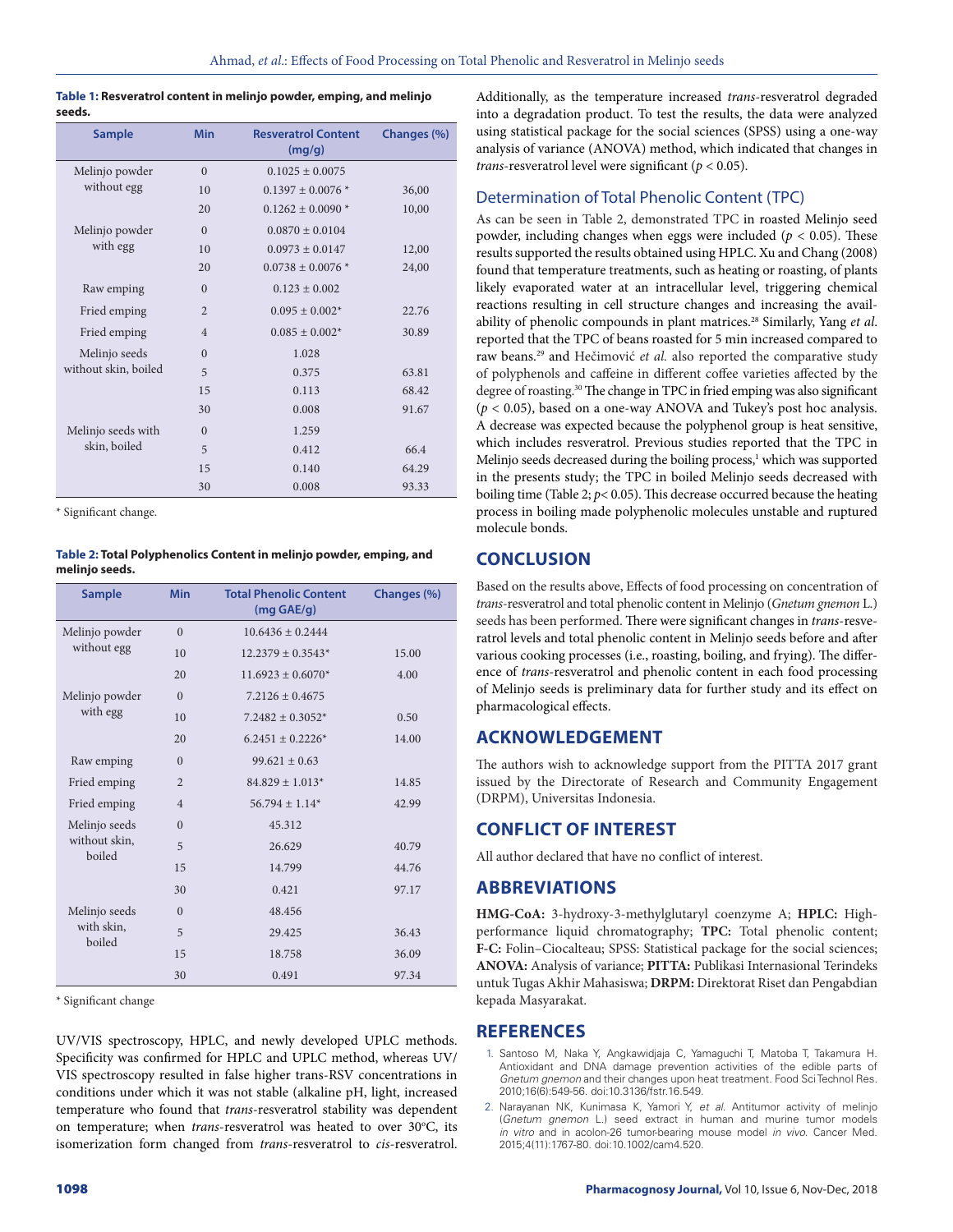- 3. Chiba T, Kimura Y, Suzuki S, Tatefuji T, Umegaki K. Trans-resveratrol enhances the anticoagulant activity of warfarin. J Atheroscler Thromb. 2016;23(9):1099-110. doi:10.5551/jat.31765.
- 4. Saifudin A, Suryadini H, Sujono TA, Suhendi A, Tanaka K, Tezuka Y. Serum uric acid concentration due to *Gnetum gnemon* chip supplementation and quality changes analyses based on its chemical constituents in post-frying process. J Food Process Preserv. 2017;1-6. doi:10.1111/jfpp.13535.
- 5. Hafidz KA, Puspitasari N, Yanuar AA, Artha Y, Mun'im A. HMG-CoA reductase inhibitory activity of *Gnetum gnemon* seed extract and identification of potential inhibitors for lowering cholesterol level. J Young Pharm. 2017;9(4):559-65. doi:10.5530/jyp.2017.
- 6. Elfiyani R, Amalia A, Pratama SY. Effect of using the combination of tween 80 and ethanol on the forming and physical stability of microemulsion of Eucalyptus Oil as Antibacterial. J Young Pharm. 2017;9(3):S1-S4. doi:10.5530/jyp.2017.
- 7. Ikuta T, Saito S, Tani H, Tatefuji T, Hashimoto K. Resveratrol derivative-rich melinjo (*Gnetum gnemon* L.) seed extract improves obesity and survival of C57BL/6 mice fed a high-fat diet. Biosci Biotechnol Biochem. 2015;79(12):2044-9. doi:10 .1080/09168451.2015.1056510.
- 8. Mun'im A, Munadhil MA, Puspitasari N, Yanuar AA. Angiotensin converting enzyme inhibitory activity of Melinjo (*Gnetum gnemon* L.) seed extracts and molecular docking of its stilbene constituents. Asian J Pharm Clin Res. 2017;10(3):1-6. doi:10.22159/ajpcr.2017.v10i3.16108.
- 9. Likhtenshtein G. Stilbenes: Applications in Chemistry, Life Sciences and Materials Science. New York Dordrecht Heidelberg London Library: WILEY-VCH Verlag GmbH and Co. KGaA, Weinheim. 2010.
- 10. Donglikar MM, Deore SL. Development and evaluation of herbal sunscreen. Pharmacogn J. 2017;9(1):83-97.
- 11. Guamán-Balcázar MC, Setyaningsih W, Palma M, Barroso CG. Ultrasoundassisted extraction of resveratrol from functional foods: Cookies and jams. Appl Acoust. 2016;103:207-13. doi:10.1016/j.apacoust.2015.07.008.
- 12. Barua C, Haloi P, Barua I. *Gnetum gnemon* linn. : A comprehensive review on its biological, pharmacological and pharmacognostic potentials. Int J Pharmacogn Phytochem Res. 2015;7(3):531-9.
- 13. Tatefuji T, Yanagihara M, Fukushima S, Hashimoto K. Safety assessment of melinjo (*Gnetum gnemon* L.) seed extract: Acute and subchronic toxicity studies. Food Chem Toxicol. 2014;67:230-5. doi:10.1016/j.fct.2014.02.030.
- 14. Chang SK, Alasalvar C, Bolling BW, Shahidi F. Nuts and their co-products: The impact of processing (roasting) on phenolics, bioavailability, and health benefits - A comprehensive review. J Funct Foods. 2016;26:88-122. doi:10.1016/j.jff.2016.06.029.
- 15. Lee SS, Lee SM, Kim M, Chun J, Cheong YK, Lee J. Analysis of trans-resveratrol in peanuts and peanut butters consumed in Korea. Food Res Int. 2004;37(3):247-51. doi:10.1016/j.foodres.2003.11.007.
- 16. Lyons MM, Yu C, Toma RB, *et al*. Resveratrol in raw and baked blueberries and bilberries. J Agric Food Chem. 2003;51(20):5867-70. doi:10.1021/jf034150f.

al Lands

- 17. Ahmad I, Ambarwati NSS, Indriyanti N, Sastyarina Y, Rijai L, Mun'im A. Oral glucose tolerance activity of Bawang Dayak (*Eleutherine palmifolia* L. Merr.) bulbs extract based on the use of different extraction method. Pharmacogn J. 2018;10(1). doi:10.5530/pj.2018.1.10.
- 18. Souto AA, Carneiro MC, Seferin M, Senna MJH, Conz A, Gobbi K. Determination of trans-resveratrol concentrations in Brazilian red wines by HPLC. J Food Compos Anal. 2001;14(4):441-5. doi:10.1006/jfca.2000.0970.
- 19. Ahmad I, Yanuar A, Mulia K, Mun'im A. Application of ionic liquid as a green solvent for polyphenolics content extraction of *Peperomia pellucida* (L) Kunth herb. J Young Pharm. 2017;9(4):486-90. doi:10.5530/jyp.2017.
- 20. Ahmad I, Yanuar A, Mulia K, Mun'im A. Optimization of ionic liquid-based microwave-assisted extraction of polyphenolic content from *Peperomia pellucida* (L) kunth using response surface methodology. Asian Pac J Trop Biomed. 2017;7(7):660-5. doi:10.1016/j.apjtb.2017.06.010.
- 21. Bobo-García G, Davidov-Pardo G, Arroqui C, Vírseda P, Marín-Arroyo M, Navarro M. Intra-laboratory validation of microplate methods for total phenolic content and antioxidant activity on polyphenolic extracts, and comparison with conventional spectrophotometric methods. J Sci Food Agric. 2014;95(1):204-9. doi:10.1002/  $isfa.6706$
- 22. Rudolf JL. Development of an HPLC method for resveratrol and optimization of post-harvest stress to induce production in peanuts. 2003.
- 23. Resurreccion AVA, Rudolf JL, Phillips RD, Chinnan M. Method for enhancing resveratrol content of peanut compositions. United State Patent; 2010: Patent no.: US 7,666,455 B2.
- 24. Deleu LJ, Wilderjans E, Van Haesendonck I, Brijs K, Delcour JA. Protein network formation during pound cake making: The role of egg white proteins and wheat flour gliadins. Food Hydrocoll. 2016;61:409-14. doi:10.1016/j.foodhyd.2016.05.001.
- 25. Nasabi M, Labbafi M, Mousavi ME, Madadlou A. Effect of salts and nonionic surfactants on thermal characteristics of egg white proteins. Int J Biol Macromol. 2017;102:970-6. doi:10.1016/j.ijbiomac.2017.04.102.
- 26. Sanders TH, McMichael RW, Hendrix KW. Occurrence of resveratrol in edible peanuts. J Agric Food Chem. 2000;48(4):1243-6. doi:10.1021/jf990737b.
- 27. Zupancic Š, Lavric Z, Kristl J. Stability and solubility of trans-resveratrol are strongly influenced by pH and temperature. Eur J Pharm Biopharm. 2015;93:196-204. doi:10.1016/j.ejpb.2015.04.002.
- 28. Xu B, Chang SKC. Total phenolics, phenolic acids, isoflavones, and anthocyanins and antioxidant properties of yellow and black soybeans as affected by thermal processing. J Agric Food Chem. 2008;56(16):7165-75. doi:10.1021/jf8012234.
- 29. Yang HW, Hsu CK, Yang YF. Effect of thermal treatments on anti-nutritional factors and antioxidant capabilities in yellow soybeans and green-cotyledon small black soybeans. J Sci Food Agric. 2014;94(9):1794-801. doi:10.1002/jsfa.6494.
- 30. Hecimovic I, Belšcak-Cvitanovic A, Horžic D, Komes D. Comparative study of polyphenols and caffeine in different coffee varieties affected by the degree of roasting. Food Chem. 2011;129(3):991-1000. doi:10.1016/j.foodchem.2011.05.059.

## **GRAPHICAL ABSTRACT SUMMARY**

- *Trans-*resveratrol is a phenolic compound in the stilbene group present in Melinjo (*Gnetum gnemon* L.) seeds.
- *Trans*-resveratrol and total phenolic content levels in Melinjo powder decreased from 36% to 10% (resveratrol) and 15% to 4% (total phenolic) after 20 min of roasting.
- *Trans*-resveratrol and total phenolic content levels in fried empings decreased was 60%, 68%, and 92% (*trans*-resveratrol) and 41%, 45%, 97% (total phenolic) after 5, 15, and 30 min of boiling.
- The significant changes in *trans*-resveratrol levels and total phenolic content in Melinjo seeds before and after various cooking processes.

## **ABOUT AUTHORS**

Emping and Seeds of Melinio



**Dr. Islamudin Ahmad**, a lecturer at Department of Pharmaceutical Sciences, Faculty of Pharmacy, Mulawarman University, Samarinda, East Kalimantan, Indonesia. He has experience in the area of Pharmacognosy and Natural Product Chemistry, working in drugs discovery of natural products, extraction engineering, isolation and identification of active compound, screening activity mainly degenerative diseases.



**Desta Andriyani,** a Bachelor of Pharmacy and student of Profesi Apoteker at Faculty of Pharmacy, Universitas Indonesia, Depok.